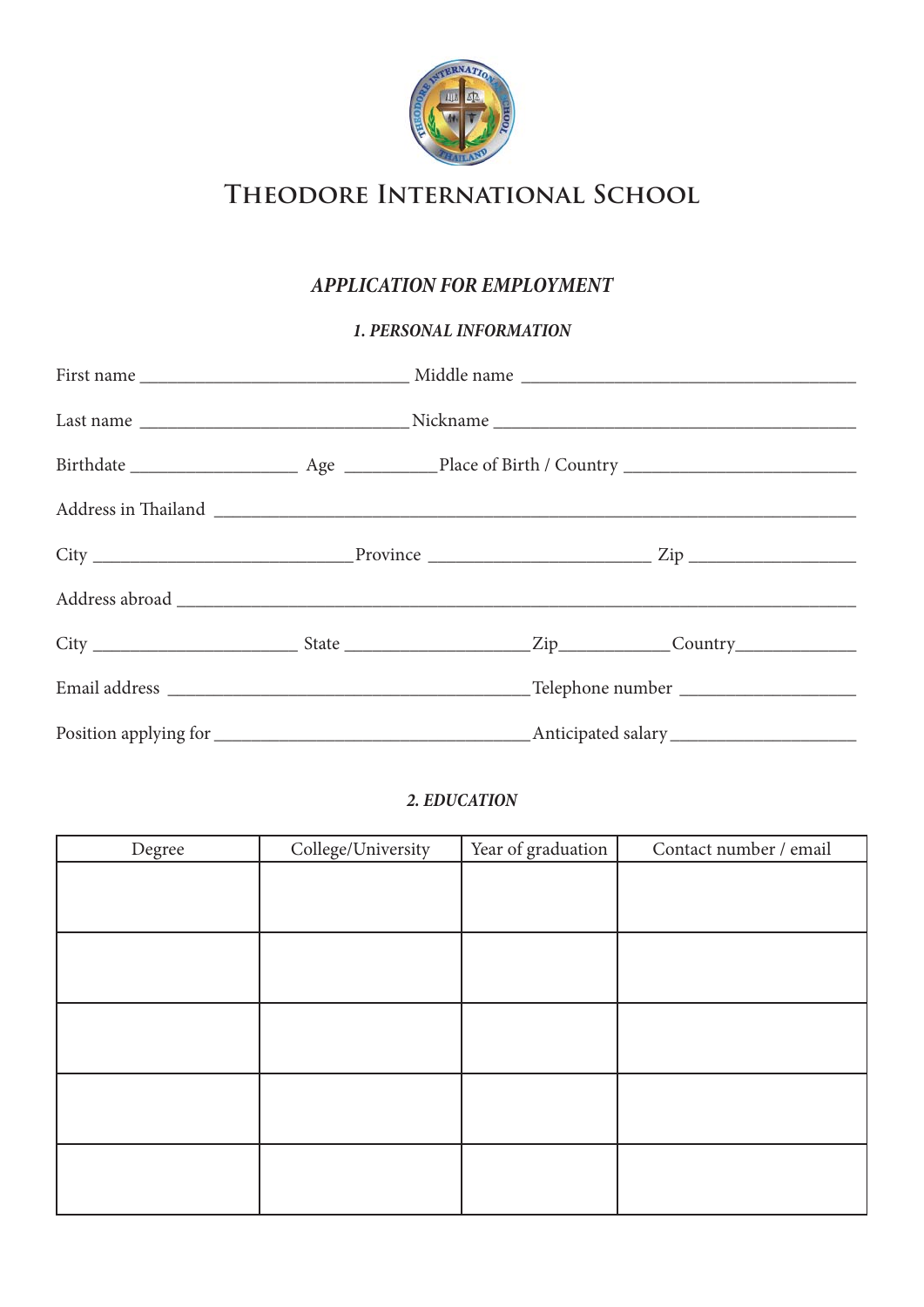### 3. WORK EXPERIENCE

Please, start with the most recent employer.

| <b>EXPERIENCE #1</b> |  |
|----------------------|--|
|                      |  |
|                      |  |
|                      |  |
|                      |  |
| <b>EXPERIENCE #2</b> |  |
|                      |  |
|                      |  |
|                      |  |
| <b>EXPERIENCE #3</b> |  |
|                      |  |
|                      |  |
|                      |  |
| <b>EXPERIENCE #4</b> |  |
|                      |  |
|                      |  |
|                      |  |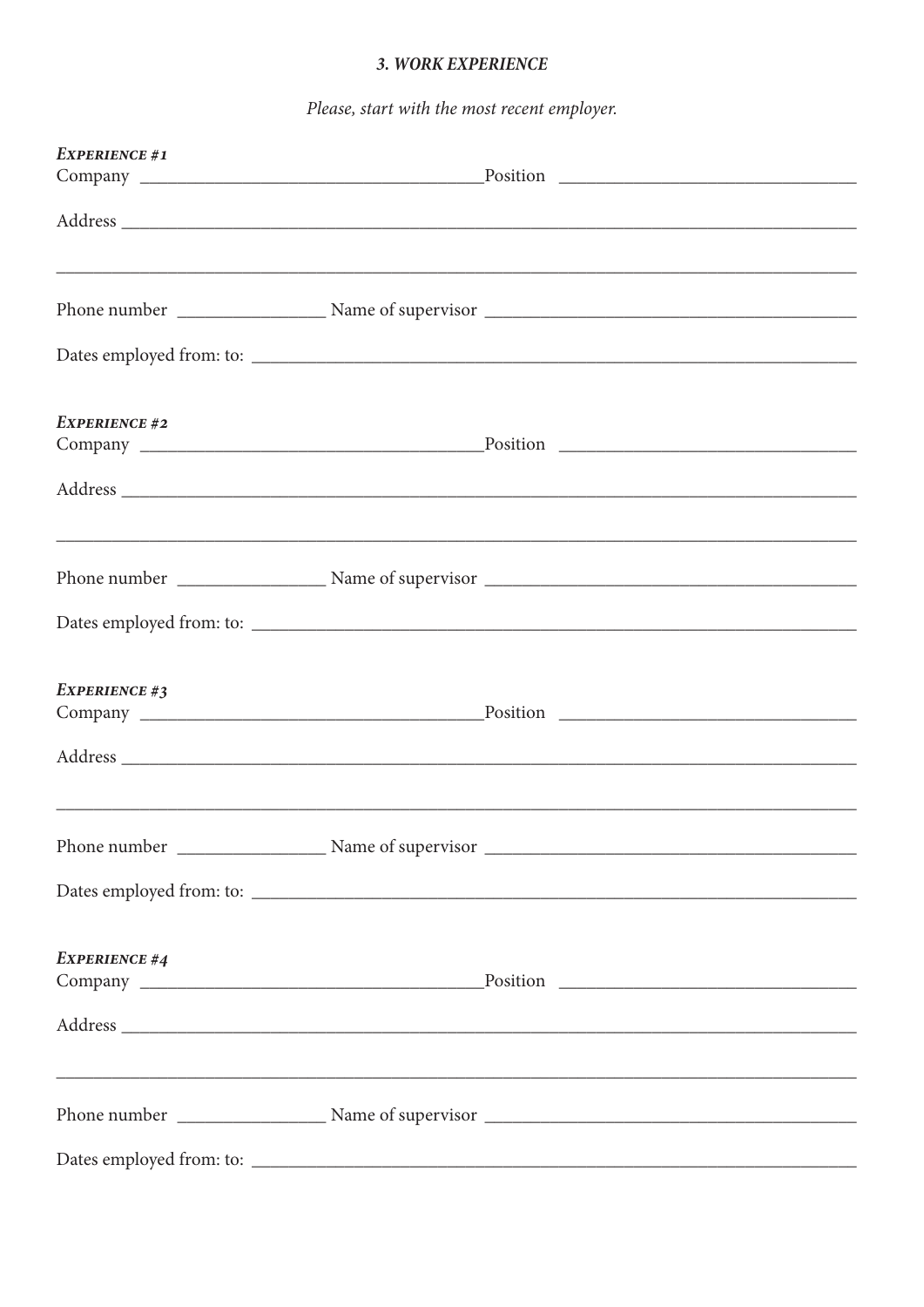BUSINESS REFERENCES (Business or professionals other than former supervisors. These people may be contacted by TIS)

| Name#1       | Address                                                                           |              |  |
|--------------|-----------------------------------------------------------------------------------|--------------|--|
| Phone number | Email                                                                             | Relationship |  |
| Name#2       | Address                                                                           |              |  |
| Phone number | Email                                                                             | Relationship |  |
| Name#3       | Address                                                                           |              |  |
| Phone number | Email                                                                             | Relationship |  |
|              | <b>4. APPLICATION FORM QUESTIONS</b>                                              |              |  |
|              |                                                                                   |              |  |
|              |                                                                                   |              |  |
|              |                                                                                   |              |  |
|              |                                                                                   |              |  |
|              |                                                                                   |              |  |
|              |                                                                                   |              |  |
|              |                                                                                   |              |  |
|              | What is your philosophy of childhood education? ________________________________  |              |  |
|              |                                                                                   |              |  |
|              |                                                                                   |              |  |
|              |                                                                                   |              |  |
|              |                                                                                   |              |  |
|              |                                                                                   |              |  |
|              | What is your philosophy of behaviour guidance? __________________________________ |              |  |
|              |                                                                                   |              |  |
|              |                                                                                   |              |  |
|              |                                                                                   |              |  |
|              |                                                                                   |              |  |
|              |                                                                                   |              |  |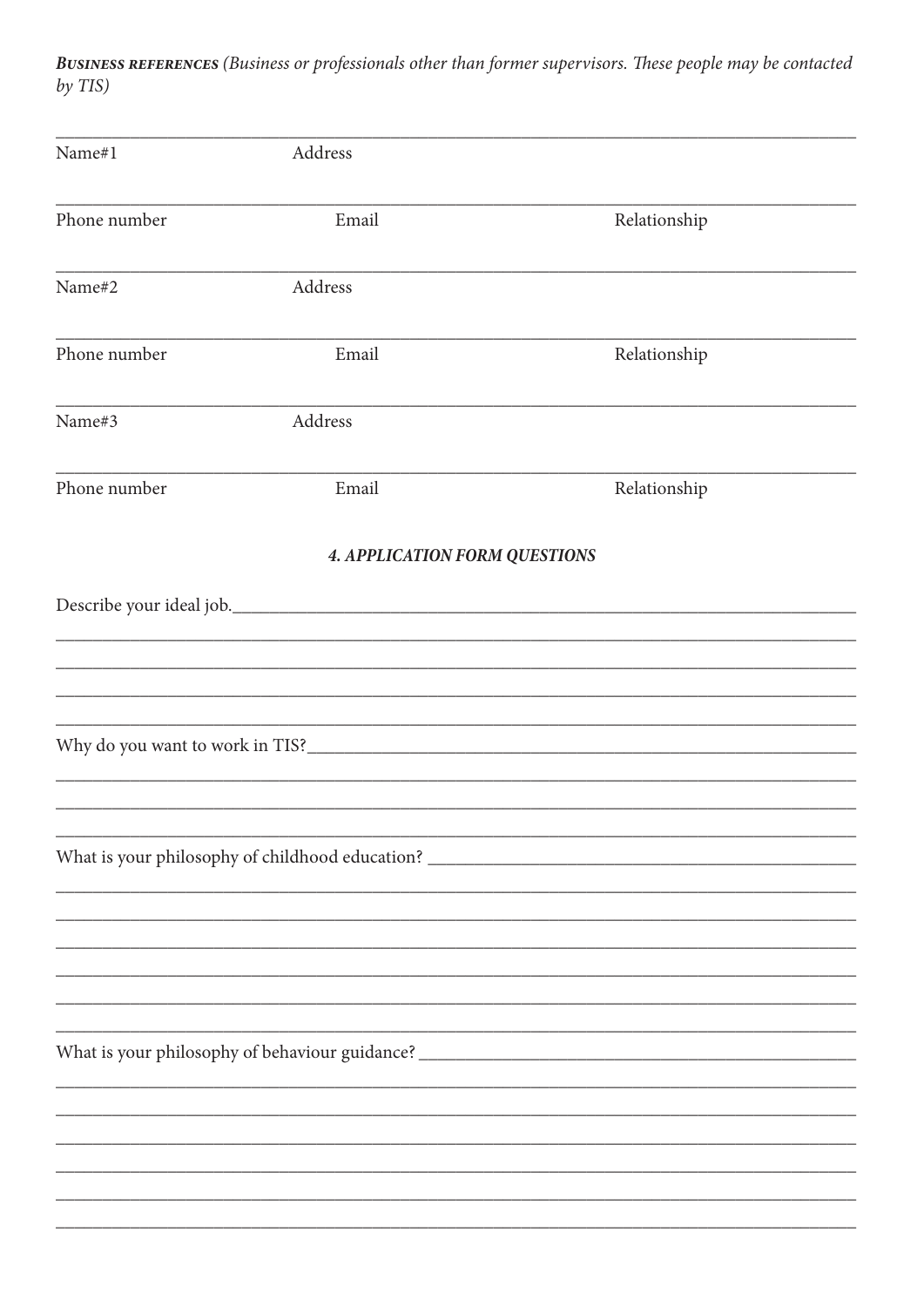| If hired, what kind of commitment would you expect to be able to give to our school?________________ |
|------------------------------------------------------------------------------------------------------|
|                                                                                                      |
|                                                                                                      |
|                                                                                                      |
|                                                                                                      |
|                                                                                                      |
|                                                                                                      |
|                                                                                                      |
|                                                                                                      |
|                                                                                                      |
|                                                                                                      |
|                                                                                                      |
|                                                                                                      |
|                                                                                                      |
|                                                                                                      |
|                                                                                                      |
|                                                                                                      |
|                                                                                                      |
|                                                                                                      |
| In which areas do you wish to improve yourself? _________________________________                    |
|                                                                                                      |
|                                                                                                      |
|                                                                                                      |
|                                                                                                      |
|                                                                                                      |
|                                                                                                      |
|                                                                                                      |
|                                                                                                      |
|                                                                                                      |
|                                                                                                      |
|                                                                                                      |
|                                                                                                      |
|                                                                                                      |
|                                                                                                      |
|                                                                                                      |
|                                                                                                      |